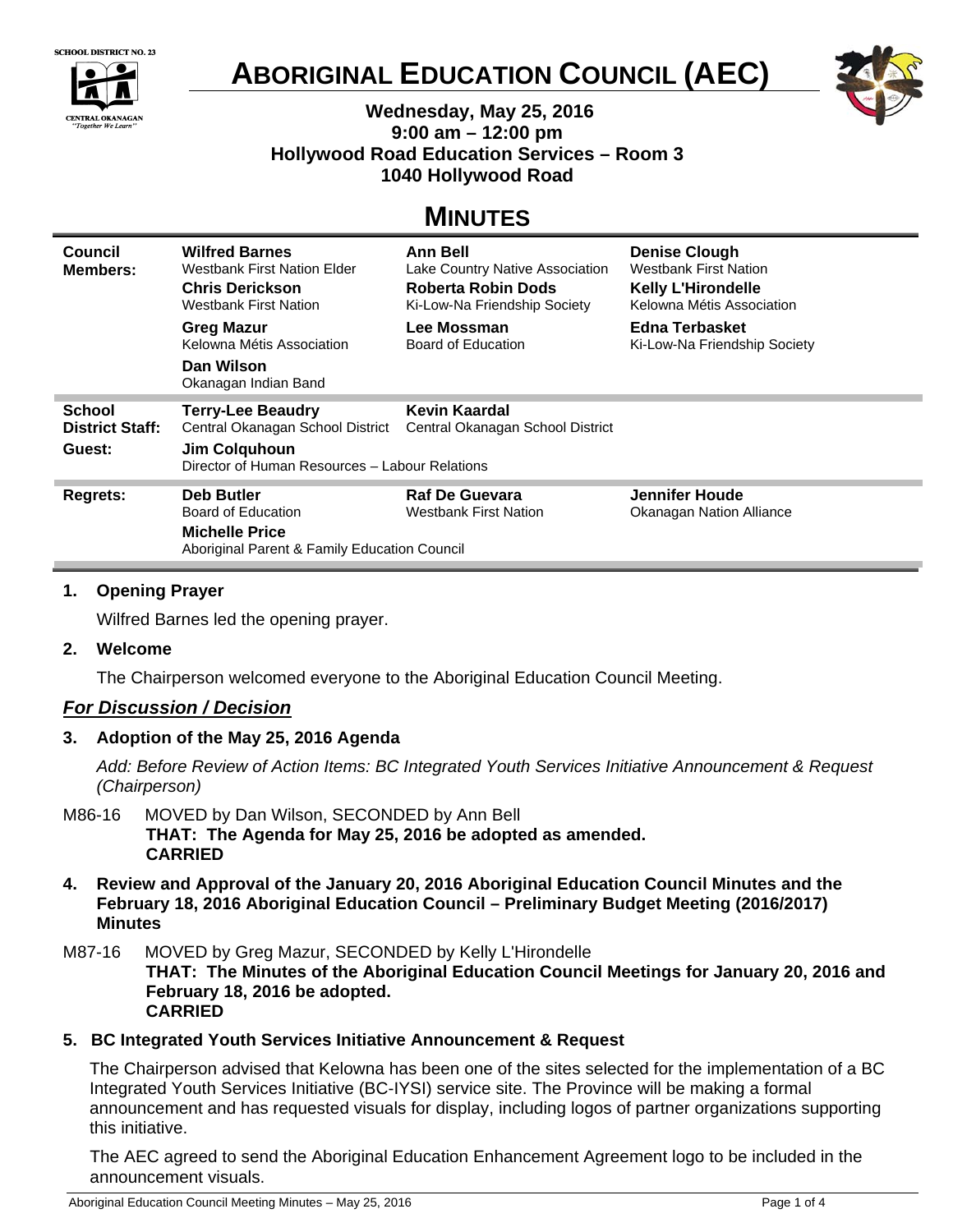#### **6. Review of Action Items**

**6.1** *ACTION ITEM: To provide the AEC with preliminary transition rates of Aboriginal students attending postsecondary schools for a future AEC meeting. (Joanne De Guevara)*

This Action Item will be discussed at a future AEC Meeting.

*6.2 ACTION ITEM: To provide the AEC with a report on how the \$1,500 was utilized to support the Lake Country Nation Association's Youth Group Sessions. (Ann Bell)* 

Ann Bell will provide a report in the fall of 2016.

*6.3 ACTION ITEM: To draft a letter AEC members can forward to their local MLAs, requesting additional funds be allocated to education. (Deb Butler)* 

The Assistant Superintendent will discuss with Trustee Butler.

*6.4 ACTION ITEM: To bring information on the delivery models from past Elder in Residence programs to a future AEC meeting. (Terry Beaudry)* 

The Assistant Superintendent advised that information will be provided in the fall of 2016.

*6.5 ACTION ITEM: To provide a report on what percentage of the resource and staffing budget are being used for Aboriginal students versus non-Aboriginal students. (Joanne De Guevara)* 

This Action Item will be discussed at a future AEC Meeting.

*6.6 ACTION ITEM: To identify areas in need and the potential increase in resource budget that is required to cover the identified needs. (Joanne De Guevera)* 

This Action Item will be discussed at a future AEC Meeting.

*6.7 ACTION ITEM: To provide updated binder materials for the AEC. (Michelle DesRochers)* 

Updated binder materials will be provided to the AEC in the fall of 2016.

## *Old Business*

#### **7. 2016/2017 Preliminary Aboriginal Targeted Budget**

The Assistant Superintendent outlined the 2016/2017 Preliminary Aboriginal Targeted Budget of \$3,130,849. With the new line item for Community Cultural Events, the annual funding requests from Westbank First Nation (siya? Celebration), Ki-Low-Na Friendship Society (Annual Aboriginal Career Fair), and Lake Country Native Association (Youth Group Sessions) will not have to come forward to the AEC. (Financial Reports for community cultural events will still be required). During the sub-committee's review of the Elder in Residence program, \$10,000 has been added to research promising Elder Programs as well as provide honourariums to Elders to support the Aboriginal Program for the 2016/2017 year.

*Action Item: To send the Request for Funding* form to *Kelly L'Hirondelle. (Michelle DesRochers)* 

The AEC discussed the Aboriginal Student Awards selection panel and requested that this item be added to a fall 2016 AEC meeting agenda. Further discussion was had on establishing an endowment fund to support the Annual Student Graduation Awards by soliciting local businesses.

*Action Item: To add 'Aboriginal Student Awards Selection Panel' to an AEC meeting in the fall of 2016. (Terry Beaudry)* 

#### *Action Item: To discuss soliciting local businesses for Aboriginal Student Award funding. (AEC)*

The AEC discussed the possibility of allocating funds to identify and address gang activity. The Assistant Superintendent shared that the District has a Safe Schools Committee that addresses these matters as well as the RCMP Liaison Officers in our schools. The AEC requested confirmation on whether or not there is an Aboriginal voice on the Safe Schools Committee and that funds from the Student Leadership budget be allocated to address any potential gang activity.

*Action Item: To confirm whether or not there is an Aboriginal voice on the Safe Schools Committee. (Terry Beaudry)* 

M88-16 MOVED by Denise Clough, SECONDED by Dan Wilson **THAT: The 2016/2017 Preliminary Aboriginal Targeted Budget be approved. CARRIED**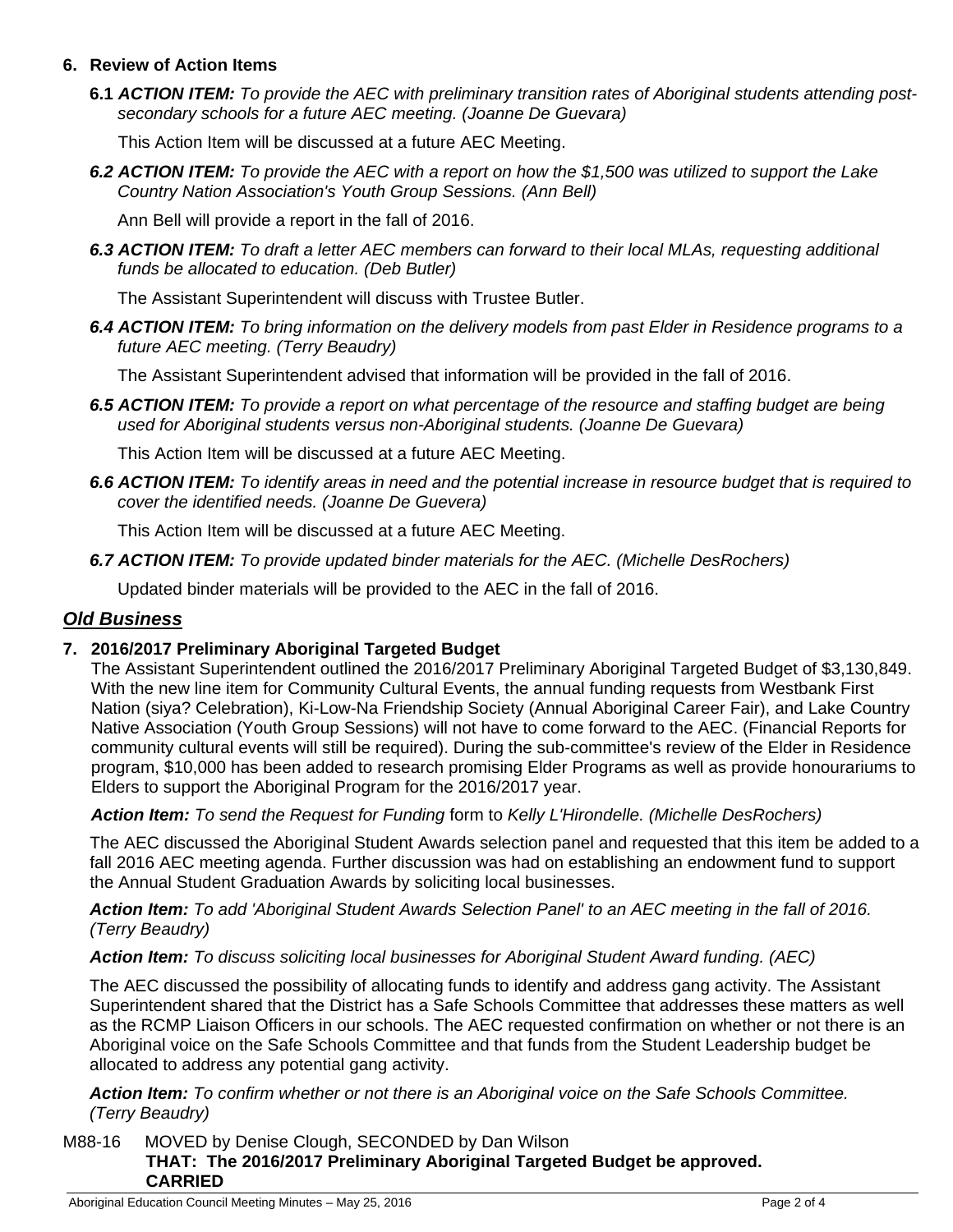## *New Business*

## **8. Hiring Process – Aboriginal Advocates vs. Aboriginal Education Program Administrative Positions**

Jim Colquhoun, Director of Human Resources – Labour Relations, advised the AEC that the recruitment and hiring of the District Principal of Aboriginal Education involves partner group input. However, Aboriginal Program staffing is the responsibility of the District Principal of Aboriginal Education. The District's Human Resources department is involved in advertising positions and providing support to the District Principal during the interview process.

The Superintendent advised the AEC that general staffing updates can be provided; however, specific personnel situations/matters must be dealt with at a District level. Personnel issues may involve union representation, and; therefore, must remain confidential and will not be disclosed to the AEC.

#### **9. Ki-Low-Na Friendship Society - Letter of Appointment**

#### M89-16 MOVED by Roberta Robin Dods, SECONDED by Denise Clough **THAT: The Ki-Low-Na Friendship Society Letter of Appointment be accepted as attached. CARRIED**

#### **10. Principal Designate Roles & Responsibilities**

The Assistant Superintendent shared that the Principal Designate roles and responsibilities differ from those of a Principal or Acting Principal as a Principal Designate is a teacher. In the absence of the Principal, a Principal Designate has the authority to deal with day to day affairs. He/She also provides immediate support for emergent issues.

#### *11:15 am – The Aboriginal Education Council recessed. 11:23 am – The Aboriginal Education Council reconvened.*

#### **11. Aboriginal Education Program - Administration Update**

#### The 12<sup>th</sup> Annual Aboriginal Education Report

The Assistant Superintendent reviewed the 12<sup>th</sup> Annual Aboriginal Education Report, outlining the progress of Aboriginal students (K-12). Once the report is approved by the AEC, the 12<sup>th</sup> Annual Aboriginal Education Report will be forwarded to the Board of Education.

The AEC discussed the 12<sup>th</sup> Annual Aboriginal Education Report and requested two amendments be made on page 12.

Action Item: To amend page 12 of the 12<sup>th</sup> Annual Aboriginal Report to reflect a new title "Initiatives and *Programs" and delete the second last bullet in the middle of the page. (Michelle DesRochers)* 

The AEC would also like to have further discussion regarding the decrease in middle/secondary when it comes to the Physical Goal and the possibility of having Aboriginal specific sports teams. This item will be added to a future AEC meeting.

#### M90-16 MOVED by Dan Wilson, SECONDED by Roberta Robin Dods **THAT: The 12th Annual Aboriginal Education Report be accepted as amended. CARRIED**

#### **Staffing Update**

The Assistant Superintendent advised that the District Principal will be returning to work the second week in June. Two full-time Advocates and one part-time Advocate have recently been hired. There have been several new Advocates over the past year and all job evaluations are up to date. All Secondary tutors do not have Aboriginal ancestry at this time.

Aboriginal Youth and Family Support Workers/Aboriginal Clinical Supervisor Positions The Assistant Superintendent is aiming to have these two positions in place for the fall of 2016.

#### Upcoming Cultural and Language Events/Initiatives

The Assistant Superintendent shared that the siya? Celebration is coming up June 3, 2016.